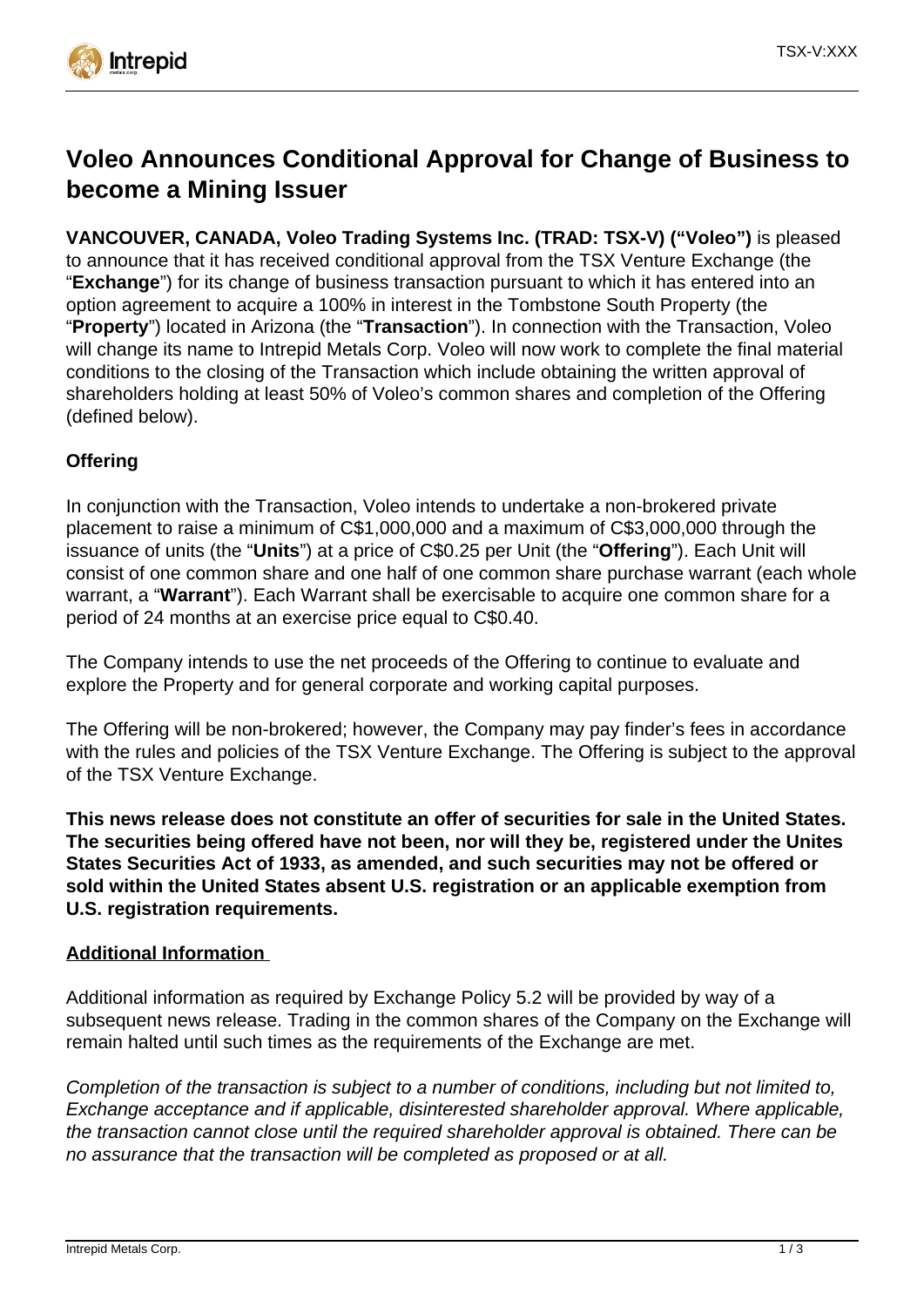

Investors are cautioned that, except as disclosed in the management information circular or filing statement to be prepared in connection with the transaction, any information released or received with respect to the transaction may not be accurate or complete and should not be relied upon. Trading in the securities of Voleo Trading Systems Inc. should be considered highly speculative.

The TSX Venture Exchange Inc. has in no way passed upon the merits of the proposed transaction and has neither approved nor disapproved the contents of this news release.

## **About Voleo Trading Systems Inc.**

For more information on Voleo please visit ir.myvoleo.com.

## **ON BEHALF OF THE VOLEO BOARD**

 **"Mark Morabito" Executive Chairman**

For further information please contact:

Voleo Investor Relations +1-604-681-8030 [investor.relations@myvoleo.com](mailto:investor.relations@myvoleo.com)

#### **Cautionary Note Regarding Forward-Looking Information**

Certain statements contained in this release constitute forward-looking statements and forward-looking information (collectively referred to herein as "forward-looking statements") within the meaning of applicable Canadian securities laws. Such forward-looking statements relate to: (i) removal of conditions relating to the completion of the Transaction; (ii) completion of any concurrent financing; and (iii) receipt of TSXV, regulatory and, if applicable, shareholder approvals of the Transaction.

All statements other than statements of historical fact may be forward-looking statements. Such forward-looking statements are often, but not always, identified by the use of words such as "seek", "anticipate", "budget", "plan", "estimate", "expect", "forecast", "may", "will", "project", "potential", "intend", "could", "might", "should", "believe" and similar expressions. These statements involve known and unknown risks, uncertainties and other factors that may cause actual results or events to differ materially from those anticipated in such forward-looking statements. Voleo believes the expectations reflected in those forward-looking statements are reasonable but no assurance can be given that these expectations will prove to be correct and such forward-looking statements included in this release should not be unduly relied upon. These forward-looking statements speak only as of the date of this release, or as of the date specified in the documents incorporated by reference into this release, as the case may be.

With respect to forward-looking statements contained in this release, Voleo has made assumptions regarding, among other thing: the accuracy, reliability and applicability of Voleo's business model; the impact of COVID-19 on Voleo's operations; the ability of Voleo to implement its business plan as intended; the legislative and regulatory environments of the jurisdictions where Voleo carries on business; the impact of competition; and the availability of financing to execute the business plan. Voleo has included the above summary of assumptions and risks related to forwardlooking statements provided in this release in order to provide investors with a more complete perspective on Voleo's current and future operations and such information may not be appropriate for other purposes.

Readers are cautioned that the foregoing lists of factors are not exhaustive and it would be unreasonable to rely on